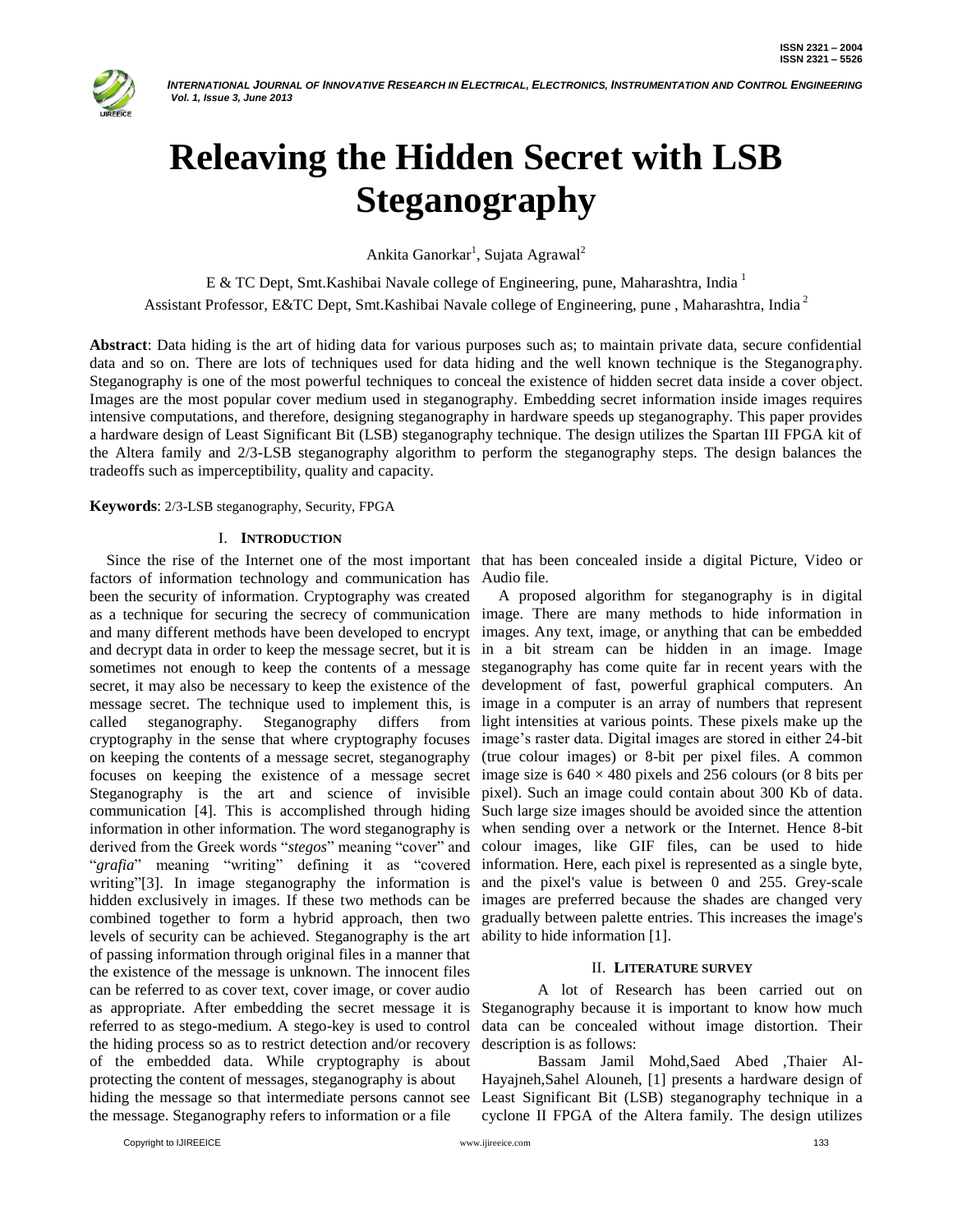

the Nios embedded processor as well as specialized logic to perform the steganography steps.Neil F. Johnson, Sushil Jajodia [2] has discussed image files and how to hide information in them, discuss results obtained from evaluating available steganographic software. T. Morkel, J. Eloff and M. Olivier [3] this paper intends to give an overview of image steganography, its uses and techniques. H. Wang, S. Wang [4] has discuss various method and tool being developed to hide information in multimedia data and equal number of clever methods and tools are being developed to detect and reveal its secrets. E. Walia, P. Jain, Navdeep [5] have proposed analysis of Least Significant Bit (LSB) based Steganography and Discrete Cosine Transform (DCT) based Steganography. Gandharba Swain,Saroj Kumar metrics are used. The metrics indicates how similar or Lenka [6] has proposed a method for secret communication using cryptography and steganography. The cryptographic algorithm is a block cipher with a block length of 128 bits and key length of 256 bits. The secret message is encrypted by this block cipher. As the embedding locations are decided at the run time of the algorithm, so it is called as dynamic steganography. The technique is experimented and results are discussed. V.Sharma,V. Shrivastava [7] has present a new steganographic algorithm for 8bit (grayscale) or 24 bit (colour image) based on Logical operation. Algorithm embedded MSB of secret image in to LSB of cover image. in this n LSB of cover image ,from a byte is replaced by n MSB of secret image.A.E.Mustafa,A.M.F.ElGamal M.E.ElAlmi,Ahmed.BD [8] have proposed a novel method based on the spatial domain for encoding extra information in an image by making small modifications to its pixels. R.Ibrahim, Teoh Suk Kuan, [9] have proposed a new image steganography method called Steganography Imaging System (SIS) ,which uses binary codes and pixels inside an image. The zipped file is used before it is converted to binary codes to maximize the storage of data inside the image. M.Umamaheswari*,* S.Sivasubramanian, S.Pandiarajan [10] proposed a method to compress the secret message and encrypt it by the receiver's public key along with the stego key and embed both messages in a carrier using an embedding algorithm. Aneesh Jain and Indranil Sengupta [11] have proposed new image steganography that make use of Least Significant Bit (LSB) algorithm for hidding the data into image which is implemented through the Microsoft .NET framework.

#### III. **LSB BASED IMAGE STEGANOGRAPHY**

Least significant bit (LSB) steganography is a common, simple approach to embedding information in a cover file to hide an image in the LSBs of each byte of a 24-bit image; you can store 3 bits in each pixel. A 1,024 x 768 image has the potential to hide a total of 2,359,296 bits (294,912 bytes) of information. If you compress the message to be hidden before you embed it, you can hide a large amount of information. To the human eye, the resulting stego-image will look identical to the cover image.

| <b>(00100111</b><br>11101001 | 11001000) |
|------------------------------|-----------|
|------------------------------|-----------|

Copyright to IJIREEICE **134** [www.ijireeice.com](http://www.ijireeice.com/) **134** www.ijireeice.com 134

| (00100111)                                               |  | 11001000 | 11101001) |  |
|----------------------------------------------------------|--|----------|-----------|--|
| (11001000                                                |  | 00100111 | 11101001) |  |
| The binary value for A is 10000011. Inserting the binary |  |          |           |  |

| value for A in the three pixels would result in |          |           |  |  |  |
|-------------------------------------------------|----------|-----------|--|--|--|
| (00100111)                                      | 11101000 | 11001000) |  |  |  |
| (00100110)                                      | 11001000 | 11101000) |  |  |  |
| (11001000)                                      | 00100111 | 11101001) |  |  |  |

The underlined bits are the only three actually changed in the 8 bytes used. On average, LSB requires that only half the bits or only 50% of bits in an image be changed. You can hide data in the least and second least significant bits and still the human eye would not be able to distinguish it [8].

To measure the imperceptibility of steganography several different the stego-image compared with cover image. The following metrics are used

 Mean Squared Error (MSE) is computed by performing byte by byte comparisons of the cover image and stego-image. The computation can be expressed as

$$
MSE = \frac{1}{MxN} \sum_{i=1}^{M} \sum_{i=1}^{N} (fij - gij)^2
$$
 (1)

Where M, N are the number of rows and columns in the cover image matrix, fij is the pixel value from cover image, and gij is the pixel value from the stego-image.

Higher value of MSE indicates dissimilarity between compared images.

- Bit error rate (BER) computes the actual number of bit positions which are changed in the stego-image compared with cover image.
- Peak signal-to-noise ratio (PSNR) measures in decibels the quality of the stego-image compared with the cover image.

The higher PSNR better the quality. PSNR is computed using the following equation:

$$
PSNR = 10 \log_{10} \frac{255}{MSE}
$$
 (2)

The results of the image metrics are summarized in Table I.

#### IV. **2/3 LSB STEGANOGRAPHY METHOD**

2/3 LSB steganography implemented by concealing the secret information in the CVR using a combination of 2-bit and 3-bit LSB steganography referred to as 2/3-LSB. Each cover image pixel is represented by three bytes. A single byte of the secret information is concealed in the three bytes of a cover image pixel as shown in Fig 1.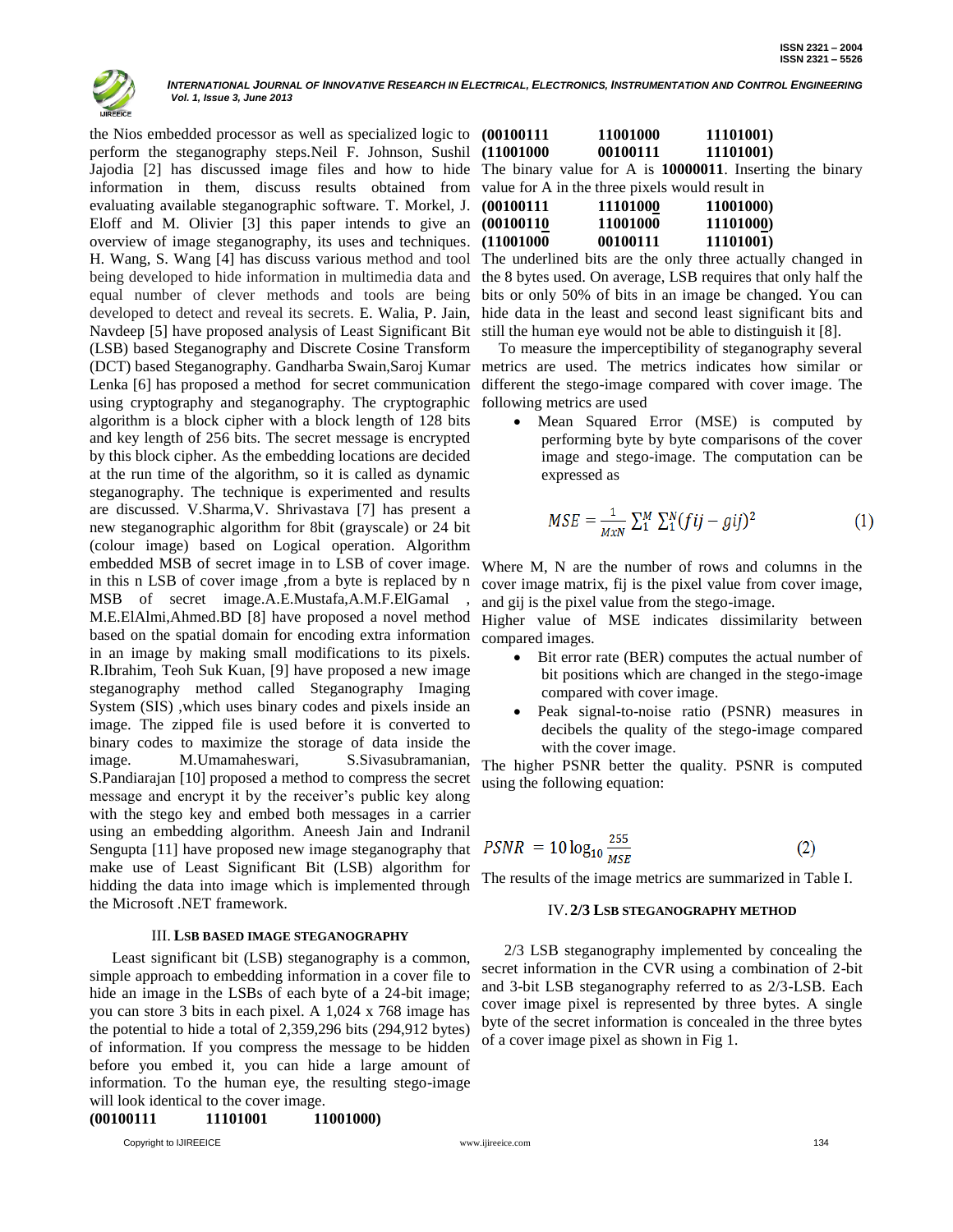



Fig. 1 Mechanism of 2/3 LSB steganography

The 2/3 LSB has advantages over traditional 1-bit LSB method such as it simplifies memory access and reducing design area and power requirement. It also simplifies the hardware design. It has good image metrics compared to 2 bit LSB or 3-bit LSB [1].

## V. **ALGORITHM OF PROPOSED METHOD**

The algorithm for proposed method has two parts, first embedding the secret message into cover image to produced stego image and second retrieve the message from stego image as shown below-

## *A. Algorithm to embed message*

Step 1: Read the cover image and message which is to be hidden in the cover image.

Step 2: Convert message in binary.

Step 3: Calculate LSB of each pixels of cover image.

Step 4: Replace LSB of cover image with each bit of secret message one by one.

Step 5: Write stego image

## *B. Algorithm to retrieve message*

Step 1: Read the stego image.

Step 2: Calculate LSB of each pixels of stego image.

Step 3: Retrieve bits and convert each 8 bit into character

## VI. **SYSTEM DESCRIPTION**

This algorithm is using two layers of security to maintain the privacy, confidentiality and accuracy of the data. Fig. 2 shows the block diagram for the overall process of the system. The system is able to hide the data inside the image as well as to retrieve the data from the image. From Fig. 1, for hiding the data, a username and password are required prior to use the system. Once the user has been login into the system, the user can use the information (data) together with the secret key to hide the data inside the chosen image. Using 2/3 LSB steganography algorithm, these data will be embedded and hided inside the image with almost zero distortion of the original image and send to the receiver side.

For retrieving the data, a secret key is required to retrieving back the data that have been embedded inside the

image. Without the secret key, the data cannot be retrieved from the image. This is to ensure the integrity and confidentiality of the data.

The secret key in this proposed steganography algorithm is playing an essential role where the key is acts as a locker that used to lock or unlock the secret message In order to retrieve a correct message from the image, a secret key is needed for the purpose of verification. Once the key is matched, the process continues to retrieve the secret message.

## VII. **SIMULATION RESULTS**

In this section we demonstrate the result of simulation on a test cover image. The cover image is as shown in Fig.3. The secret message is shown in Fig.5. The algorithm successfully concealed the secret image into cover image to produce stego image shown in Fig 4.



Fig. 1 The block diagram for the system

The image metrics are computed for produced stego image and original cover image, illustrated in TABLE I.

The result shows that produced stego image has good PSNR and small error results to that LENA image for the 2/3-LSB case.

TABLE I IMAGE METRICS FOR PROPOSED LSB METHOD

| n-bit LSB  | <b>MSE</b> | <b>BER</b> | PSNR(dB) |
|------------|------------|------------|----------|
| $2/3$ -bit |            | 0.051      | 48.52    |
| $2$ -bit   | 2.5        | 0.032      | 42.31    |
| 3-bit      |            | 0 085      |          |